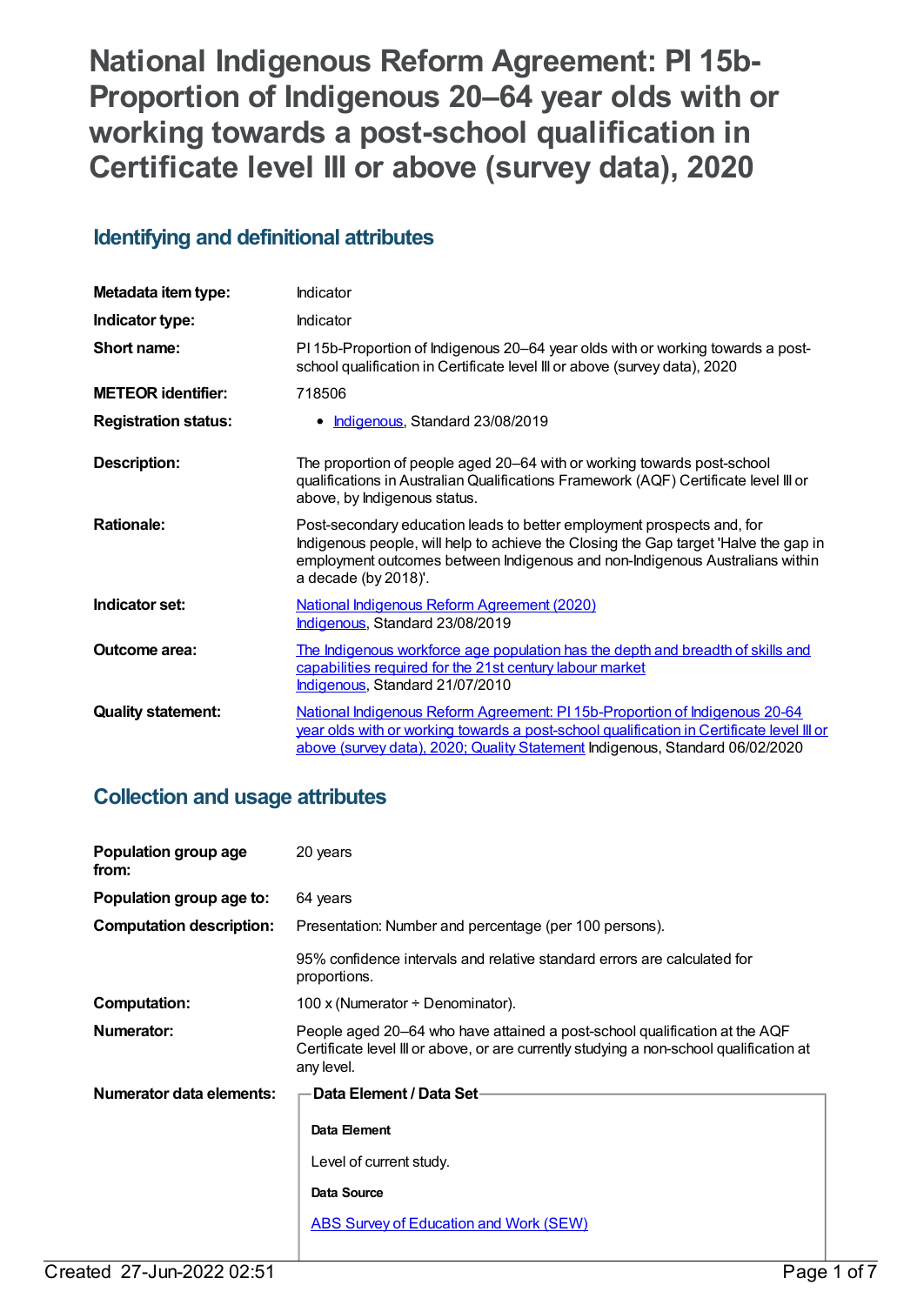### **Guide for use**

Data source type: Survey.

Based on 2018 SEW.

Supplementary non-Indigenous numerator data source in between Census years.

## **Data Element / Data Set**

**Data Element**

Person—age

**Data Source**

ABS Survey of [Education](https://meteor.aihw.gov.au/content/396601) and Work (SEW)

**Guide for use**

Data source type: Survey.

Based on 2018 SEW.

Supplementary non-Indigenous numerator data source in between Census years.

### **Data Element / Data Set**

**Data Element**

Person—level of highest educational attainment

**Data Source**

ABS Survey of [Education](https://meteor.aihw.gov.au/content/396601) and Work (SEW)

### **Guide for use**

Data source type: Survey.

Based on 2018 SEW.

Supplementary non-Indigenous numerator data source in between Census years.

## **Data Element / Data Set**

### **Data Element**

Person—student/employment training indicator

**Data Source**

ABS Survey of [Education](https://meteor.aihw.gov.au/content/396601) and Work (SEW)

### **Guide for use**

Data source type: Survey.

Based on 2018 SEW.

Supplementary non-Indigenous numerator data source in between Census years.

### **Data Element / Data Set**

### **Data Element**

Level of current study.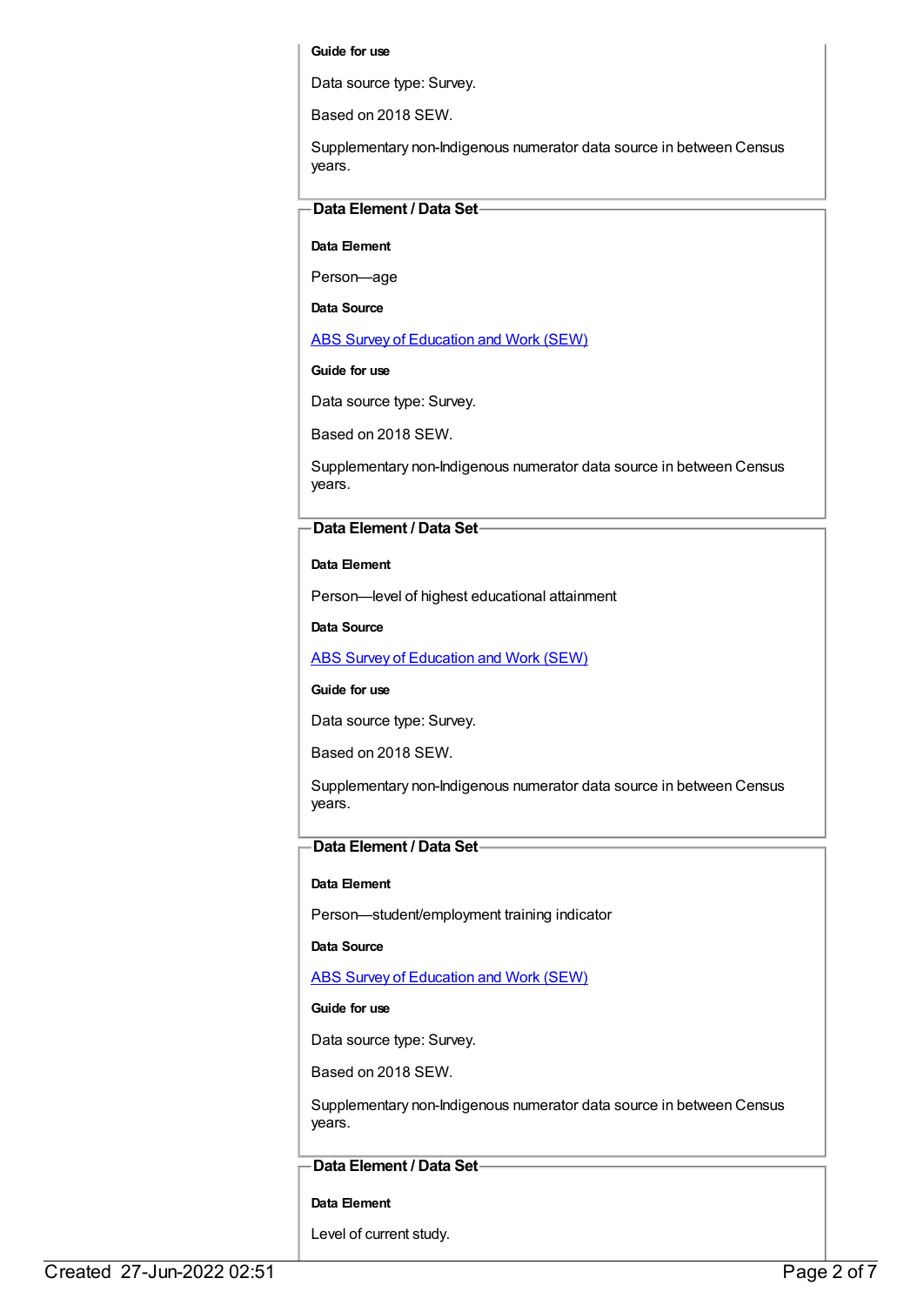### **Data Source**

ABS 2018-19 National [Aboriginal](https://meteor.aihw.gov.au/content/719848) and Torres Strait Islander Health Survey (NATSIHS)

**Guide for use**

Data source type: Survey.

Supplementary Indigenous numerator data source in between Census years.

### **Data Element / Data Set**

### **Data Element**

Person—age

**Data Source**

ABS 2018-19 National [Aboriginal](https://meteor.aihw.gov.au/content/719848) and Torres Strait Islander Health Survey (NATSIHS)

**Guide for use**

Data source type: Survey.

Supplementary Indigenous numerator data source in between Census years.

### **Data Element / Data Set**

### **Data Element**

Person—level of highest educational attainment

**Data Source**

ABS 2018-19 National [Aboriginal](https://meteor.aihw.gov.au/content/719848) and Torres Strait Islander Health Survey (NATSIHS)

### **Guide for use**

Data source type: Survey.

Supplementary Indigenous numerator data source in between Census years.

## **Data Element / Data Set**

### **Data Element**

Person—student/employment training indicator

### **Data Source**

ABS 2018-19 National [Aboriginal](https://meteor.aihw.gov.au/content/719848) and Torres Strait Islander Health Survey (NATSIHS)

### **Guide for use**

Data source type: Survey.

Supplementary Indigenous numerator data source in between Census years.

**Denominator:** Total populations (Indigenous and non-Indigenous Australians) aged 20–64.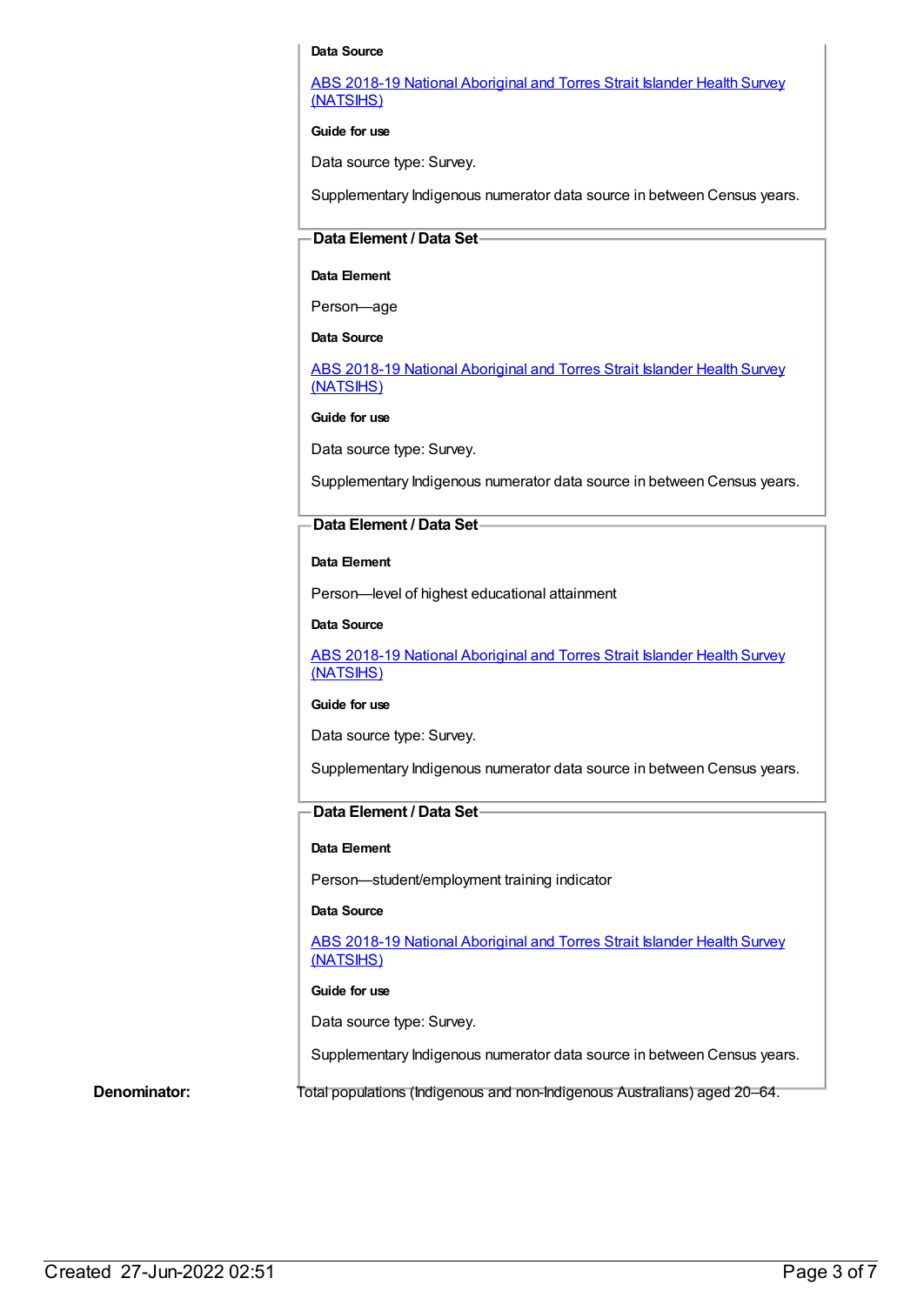| Denominator data<br>elements: | Data Element / Data Set-                                                                                        |
|-------------------------------|-----------------------------------------------------------------------------------------------------------------|
|                               | Data Element                                                                                                    |
|                               | Person-age                                                                                                      |
|                               | <b>Data Source</b>                                                                                              |
|                               | <b>ABS Survey of Education and Work (SEW)</b>                                                                   |
|                               | Guide for use                                                                                                   |
|                               | Data source type: Survey.                                                                                       |
|                               | Based on 2014 SEW.                                                                                              |
|                               | Supplementary non-Indigenous denominator data source in between Census<br>years.                                |
|                               | Data Element / Data Set-                                                                                        |
|                               | Data Element                                                                                                    |
|                               | Person-age                                                                                                      |
|                               | <b>Data Source</b>                                                                                              |
|                               | ABS 2018-19 National Aboriginal and Torres Strait Islander Health Survey<br>(NATSIHS)                           |
|                               | Guide for use                                                                                                   |
|                               | Data source type: Survey.                                                                                       |
|                               | Supplementary Indigenous denominator data source in between Census<br>years.                                    |
| Disaggregation:               | National and state/territory by remoteness area by Indigenous status, by:<br>completed etudy/eurreptly etudying |

- completed study/currently studying
- level of study (completed study only).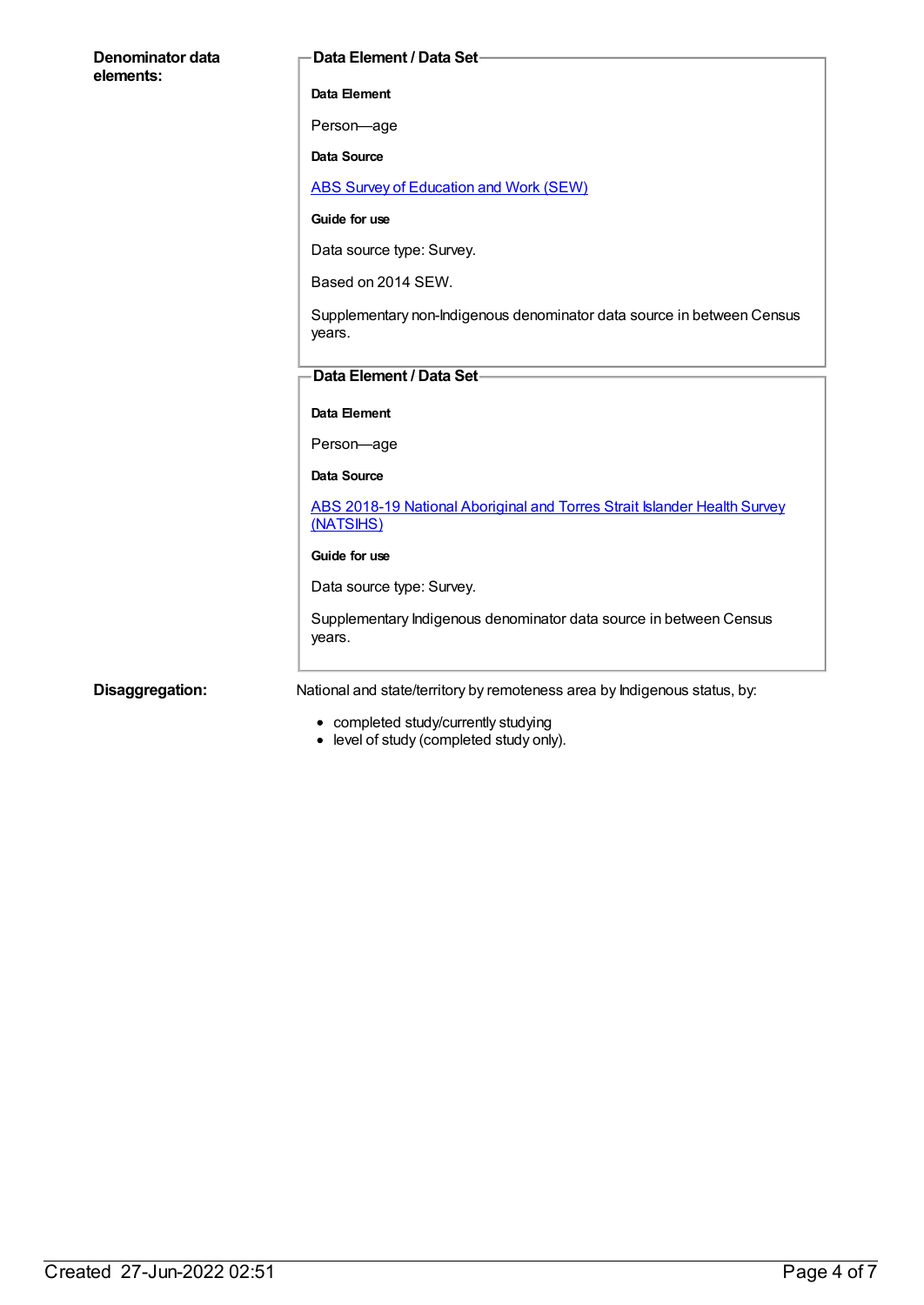### **Disaggregation data elements:**

### **Data Element / Data Set**

### **Data Element**

Person—area of usual residence, statistical area level 1 (SA1) (ASGS 2011)

### **Data Source**

ABS Survey of [Education](https://meteor.aihw.gov.au/content/396601) and Work (SEW)

**Guide for use**

Data source type: Survey.

Based on 2018 SEW.

### **Data Element / Data Set**

### **Data Element**

Person—Indigenous status

**Data Source**

ABS Survey of [Education](https://meteor.aihw.gov.au/content/396601) and Work (SEW)

**Guide for use**

Data source type: Survey.

Based on 2018 SEW.

## **Data Element / Data Set**

### **Data Element**

Person—area of usual residence, statistical area level 1 (SA1) (ASGS 2016)

### **Data Source**

ABS 2018-19 National [Aboriginal](https://meteor.aihw.gov.au/content/719848) and Torres Strait Islander Health Survey (NATSIHS)

### **Guide for use**

Data source type: Survey.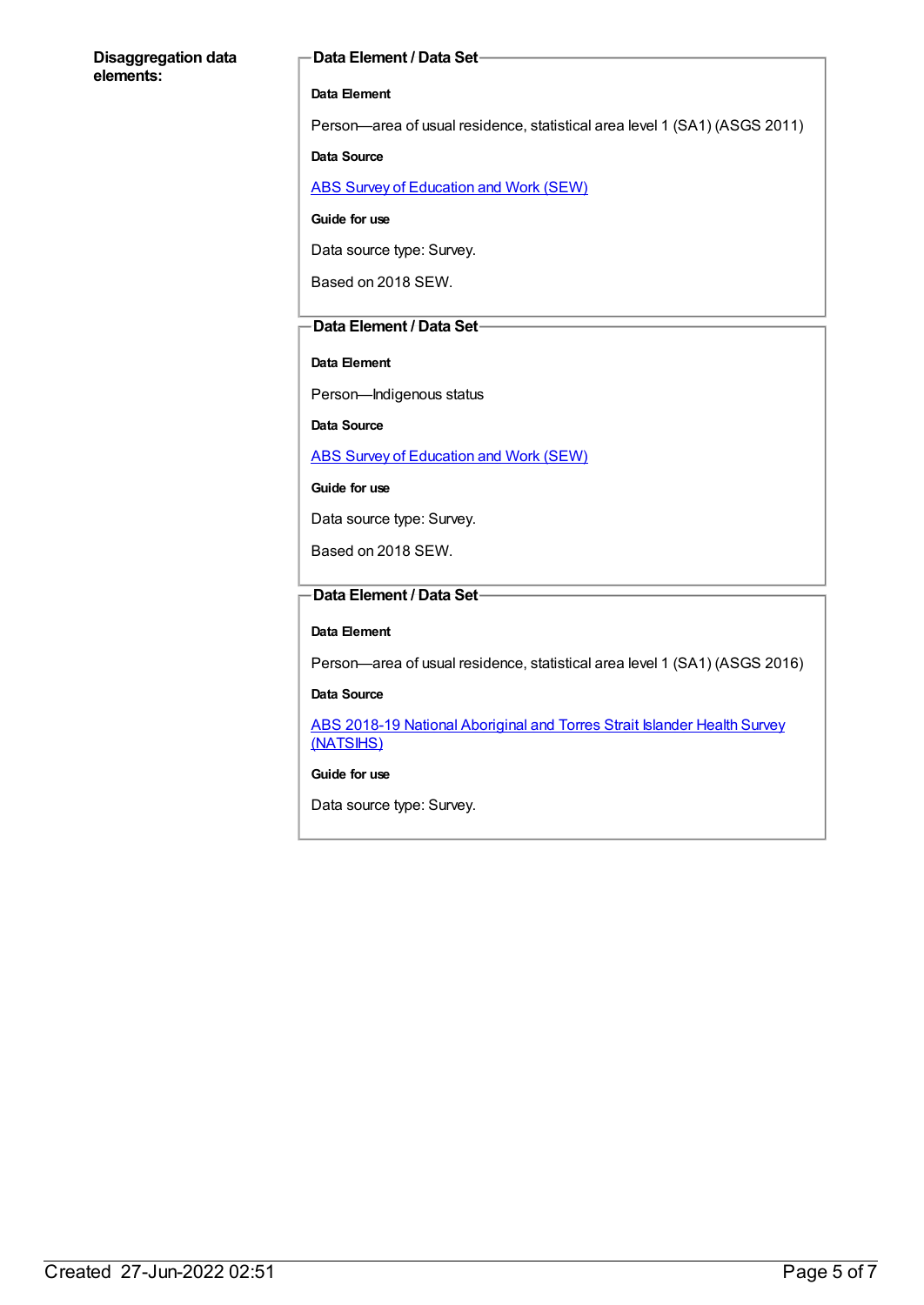**Comments:** Most recent data available for the 2020 National Indigenous Reform Agreement (NIRA) (2018–19 reporting cycle). Data are presented for:

- Indigenous: NATSIHS 2018-19.
- Non-Indigenous: SEW 2018.

The 2018 NIRA report (2016–17 reporting cycle) presented data for:

- Indigenous: NATSISS 2014-15.
- Non-Indigenous: SEW data 2014.

The baseline report presented data from the 2008 NATSISS (Indigenous) and 2008 SEW (non-Indigenous) as the supplementary data collection.

For people 'with' a non-school qualification:

- People whose level of non-school qualification is determined to be certificatelevel but is not able to be further defined (that is, coded as Certificate nfd) are assumed to have attained a qualification below Certificate level III and are therefore excluded from the numerator for this indicator.
- People whose level of non-school qualification cannot be determined are assumed to have attained a qualification below Certificate level III and are therefore excluded from the numerator for this indicator.

For people 'working towards' a non-school qualification:

Level of qualification is available from the NATSISS and SEW for people 'working towards' a post-school qualification but is not reported to maintain consistency with the main data source (Census) for which this disaggregation is not available. Therefore, people who are currently studying a non-school qualification at any level are included in the calculations for this data source for this indicator.

The denominator (total 20–64 year old population) excludes people whose level of non-school qualification or attendance status was not stated.

Prior to 2010, the SEW did not include people living in very remote areas. From 2010 onwards, the SEW includes people living in very remote areas excluding discrete Indigenous communities.

Prior to 2010, the SEW did not include the remoteness variable. Therefore, a non-Indigenous comparator for remoteness for the 2008 NATSISS is not reported.

The size of the standard errors mean that SEW data may not be adequate for measuring change over time.

Baseline year for the Council of AustralianGovernments' Closing the Gap target (Halve the gap in employment outcomes between Indigenous and non-Indigenous Australians within a decade) is 2008; baseline year for this measure is 2008; target year is 2018.

The term 'Aboriginal and Torres Strait Islander people' is preferred when referring to the separate Indigenous peoples of Australia. However, the term 'Indigenous' is used interchangeably with 'Aboriginal and Torres Strait Islander' in this indicator to assist readability.

## **Representational attributes**

| <b>Representation class:</b> | Percentage |
|------------------------------|------------|
| Data type:                   | Real       |
| Unit of measure:             | Person     |
| Format:                      | NN N       |
|                              |            |

## **Indicator conceptual framework**